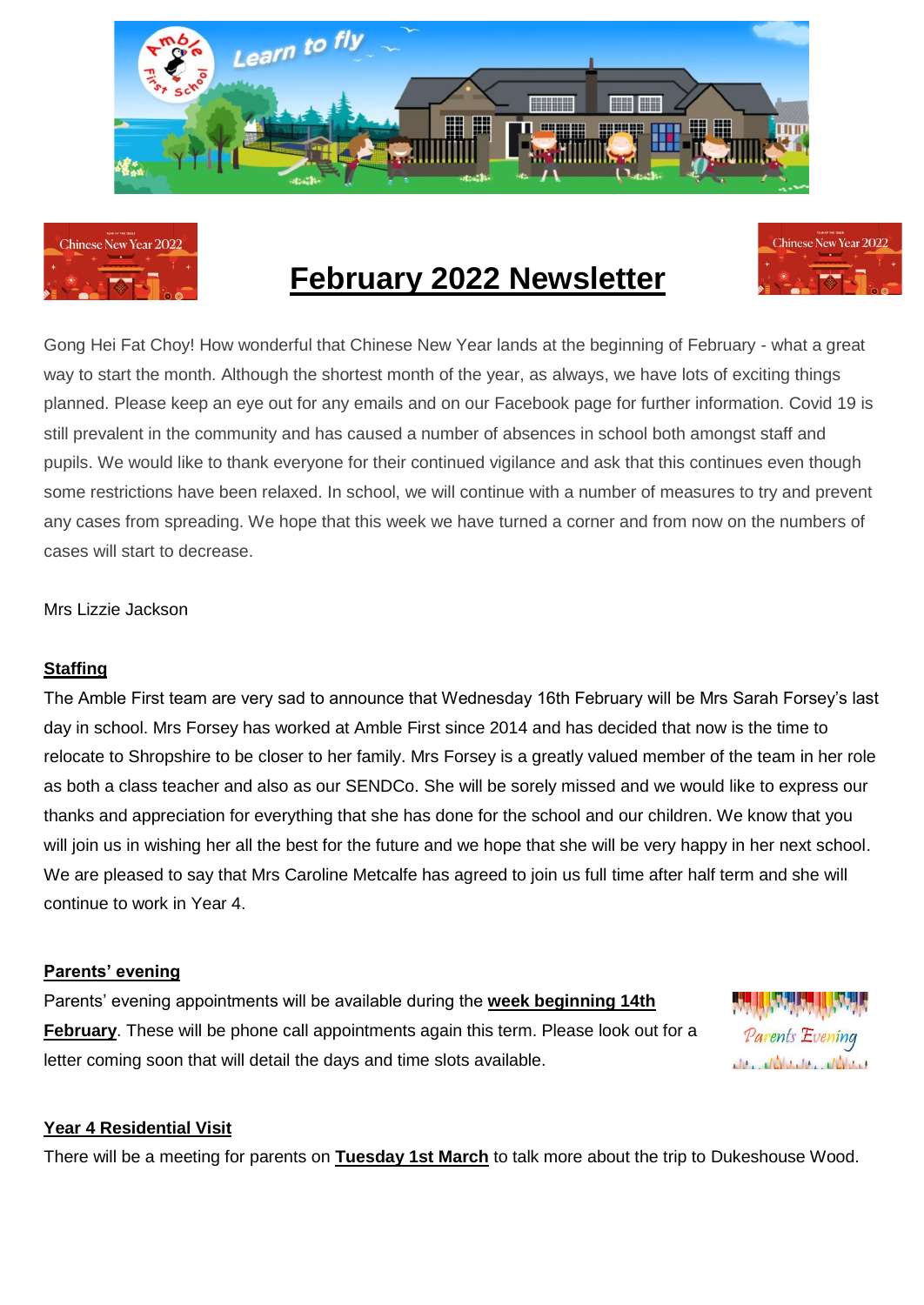This will be an opportunity for staff to share with you the programme of activities, kit lists and any other information you may need. At the moment, we intend for the meeting to take place in school. If you are unable to attend, we will arrange to share the information with you by email and you will be able to contact school with any questions you may have.

## **Breakfast and after-school wrap around care**

If you wish to book your child in for breakfast club or the after-school wrap around care, please can you ensure that this is done on Eduspot by the end of the school day on **Friday** of the week before. This will enable us to plan staffing and food needed for each session.

## **Queen's Jubilee Bank Holiday**

As part of the celebration of the Queen's Platinum Jubilee in the summer, an extra bank holiday has been allocated. As this falls during the summer half term break, schools have been asked to select an additional date. The date we have chosen is **Friday 1st July.** This is the same date as other schools in the Coquet Partnership. School will be closed that day.

## **World Book Day 2022**

This year we will be celebrating World Book Day on **Thursday 3rd March**. Children are welcome to come to school in fancy dress. Look out for your book vouchers which will enable children to get one of the WBD books for free or they can use them as a discount towards a book of their choice.

## **White Rose Maths**

White Rose Maths is a scheme that we use across the whole school to deliver the Maths curriculum. Recently, they have created an app called 1 Minute Maths. This is aimed at EYFS and KS1 but can be used by anyone who wants to develop their confidence with number in just 1-minute chunks. See<https://whiterosemaths.com/resources/1-minute-maths> for more details.

## **Attendance**

It is a fact of life that children are sometimes too ill to come to school. Unfortunately, over the past few weeks a number of children have contracted Covid, which means that they have been required to self-isolate for a given number of days. We understand that this cannot be avoided. However, following two years of disrupted education, it is imperative that children attend school as often as possible. We therefore ask that families carefully consider absences from school that can be avoided. As you can see below, just a small number of days can quickly add up. If you are in any doubt, the NHS website gives a very useful guide to help you decide whether your child should/should not be in school. [https://www.nhs.uk/live-well/healthy-body/is-my-child-too](https://www.nhs.uk/live-well/healthy-body/is-my-child-too-ill-for-school/)[ill-for-school/](https://www.nhs.uk/live-well/healthy-body/is-my-child-too-ill-for-school/)







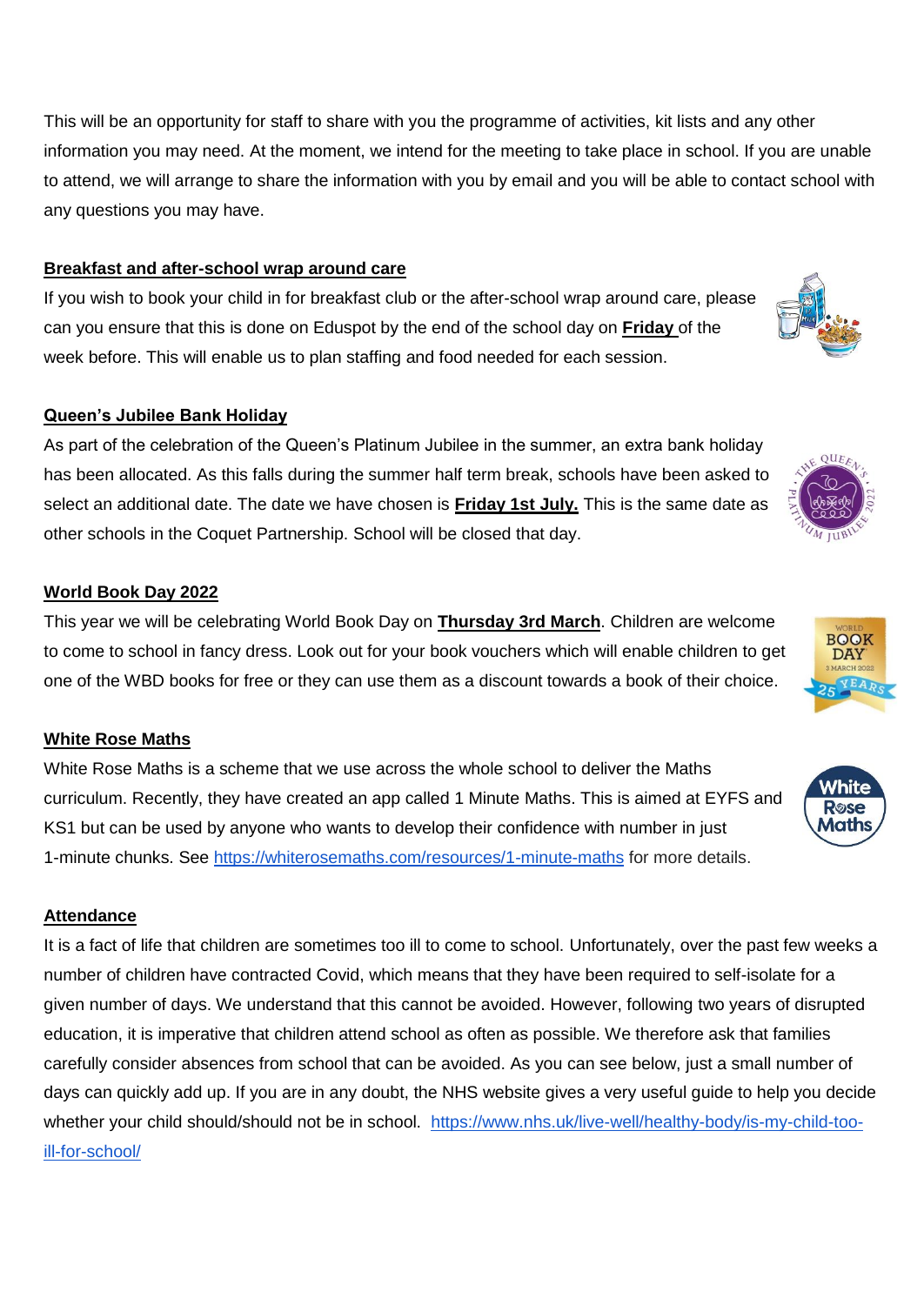Our school target for attendance is **96%.**

## **Attendance for end of January 2022**

**Rec** - 90.7% **Year 1** - 92.9% **Year 2** - 94.3% **Year 3** - 93.5% **Year 4** - 96.1%

## 100% PERFECTIO Fouates to 98% **IMPRESSIVE** 96%  $GQOD$ 95% 94% CONCERN  $90%$ **SERIOUS**<br>CONCERN 85%

**Attendance Ladder** 

### **Key dates Spring Term**

**Tuesday 1st February** - Chinese New Year - non-uniform day **Week beginning 14th Feb** - parents' evening meetings **Friday 18th February** - break up for half term **Monday 28th February** - children return to school **Tuesday 1st March -** Year 4 residential meeting **Thursday 3rd March** - Y4 Bikeability **Thursday 3rd March** - World Book Day **Wed 16th-Fri 18th March** - Year 4 Residential **Friday 18th March** - Red Nose Day **Friday 25th March** - Teacher training day - school closed **Friday 8th April** - last day of term

## **E-safety**

Over recent weeks, an increasing number of issues have been brought to our attention involving some of the games that children are playing online or on games consoles. Some of these include; rough play on the yard, use of bad language and online name-calling. Whilst it is at the discretion of parents and carers which games children play, we would ask that you carefully consider the suitability of some of these games and ensure that children have the maturity to handle the content. Below we have included a helpful guide to Fortnite, which we understand is one of the more popular games that some of our children like to play. If you are ever worried about something that you see or experience online, please go to the Amble First School website and use the CEOP button to make a report. You can also report any concerns to school on the School360 page or by contacting us directly.